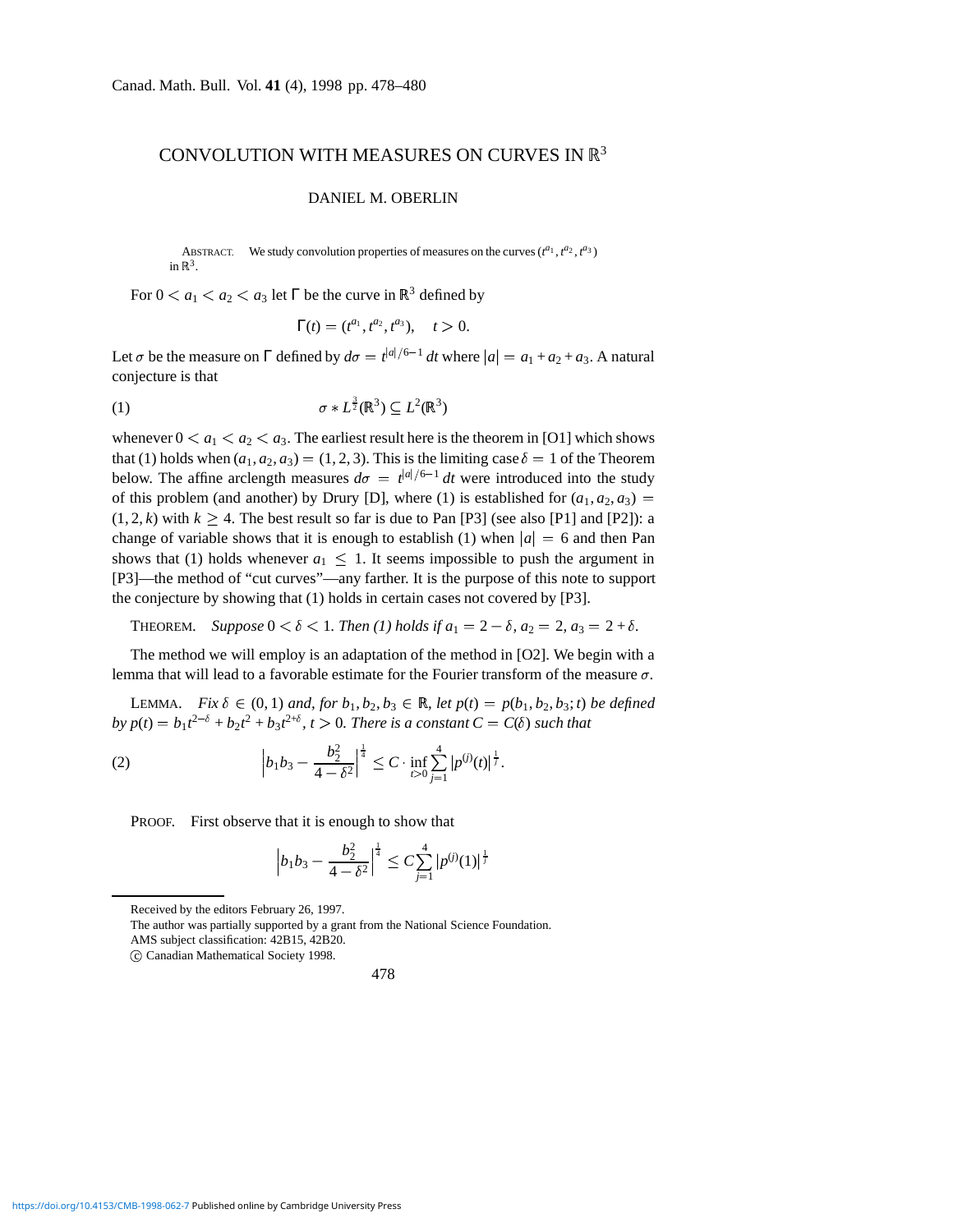for any  $b_1$ ,  $b_2$ ,  $b_3$ . For if  $s > 0$  and  $q(t) = p(st)$ , then (3) for *q* is just

(3) 
$$
\left|b_1s^{2-\epsilon}b_3s^{2+\epsilon}-\frac{(b_2s^2)^2}{4-\delta^2}\right|^{\frac{1}{4}}\leq C\sum_{j=1}^4|s^jp^{(j)}(s)|^{\frac{1}{j}}.
$$

The proof of (3) is facilitated by a change of variable: for  $j = 1, ..., 4$  let  $B_j = p^{(j)}(1)$ . Solving for  $b_1$ ,  $b_2$ ,  $b_3$  in terms of  $B_1$ ,  $B_2$ ,  $B_3$  and then substituting into  $b_1b_3 - b_2^2/(4 - \delta^2)$ gives

$$
\frac{B_2^2 - 2B_1B_3 - (1 - \delta^2)B_1^2}{4\delta^2(-2 + \delta)(2 + \delta)}.
$$

Thus (3) will follow from the inequalities

$$
|B_2|^{\frac{1}{2}},|B_1B_3|^{\frac{1}{4}},|B_1|^{\frac{1}{2}}\leq C\sum_{j=1}^4|B_j|^{\frac{1}{j}}.
$$

The first of these is clear and the second follows from Jensen's inequality:

$$
|B_1B_3|^{\frac{1}{4}} \leq \frac{|B_1|}{4} + \frac{3|B_3|^{\frac{1}{3}}}{4}.
$$

The third inequality could fail only if  $|B_j| \leq 1$  for  $1 \leq j \leq 4$ , so we examine this possibility. Allowing *C* to vary from line to line and remembering that  $|B_i| \leq 1$ , we observe that

$$
|b_1|, |b_3| \leq C(|B_3|+|B_4|)
$$

and so

$$
|b_1|^{\frac{1}{2}}, |b_3|^{\frac{1}{2}} \leq C(|B_3|^{\frac{1}{2}} + |B_4|^{\frac{1}{2}}) \leq C(|B_3|^{\frac{1}{3}} + |B_4|^{\frac{1}{4}}).
$$

Also  $|b_2| \leq C(|B_2| + |b_1| + |b_3|)$ , which gives

$$
|b_2|^{\frac{1}{2}} \leq C(|B_2|^{\frac{1}{2}} + |b_1|^{\frac{1}{2}} + |b_3|^{\frac{1}{2}}) \leq C(|B_2|^{\frac{1}{2}} + |B_3|^{\frac{1}{3}} + |B_4|^{\frac{1}{4}}).
$$

Thus

$$
|B_1|^{\frac{1}{2}} \leq C(|b_1|^{\frac{1}{2}} + |b_2|^{\frac{1}{2}} + |b_3|^{\frac{1}{2}}) \leq C(|B_2|^{\frac{1}{2}} + |B_3|^{\frac{1}{3}} + |B_4|^{\frac{1}{4}})
$$

as desired.

The next step in the proof is the estimate

(4) 
$$
\left| \int_{I} e^{ip(t)} dt \right| \leq \frac{C}{|b_1 b_3 - \frac{b_2^2}{4 - \delta^2}|^{\frac{1}{4}}},
$$

to hold with  $C = C(\delta)$  for any  $b_1, b_2, b_3$ . We first observe that

(5) given  $b_1$ ,  $b_2$ ,  $b_3$ , there exists a partition of  $\mathbb R$  into at most 1000 disjoint intervals  $I_\ell$  such that for each  $\ell$  there is  $j' = j'(\ell) \in \{1, 2, 3, 4\}$  satisfying  $|p^{(j')}(t)|^{\frac{1}{j'}} = \sup_{1 \leq j \leq 4} |p^{(j)}(t)|^{\frac{1}{j}}, t \in I_{\ell}.$